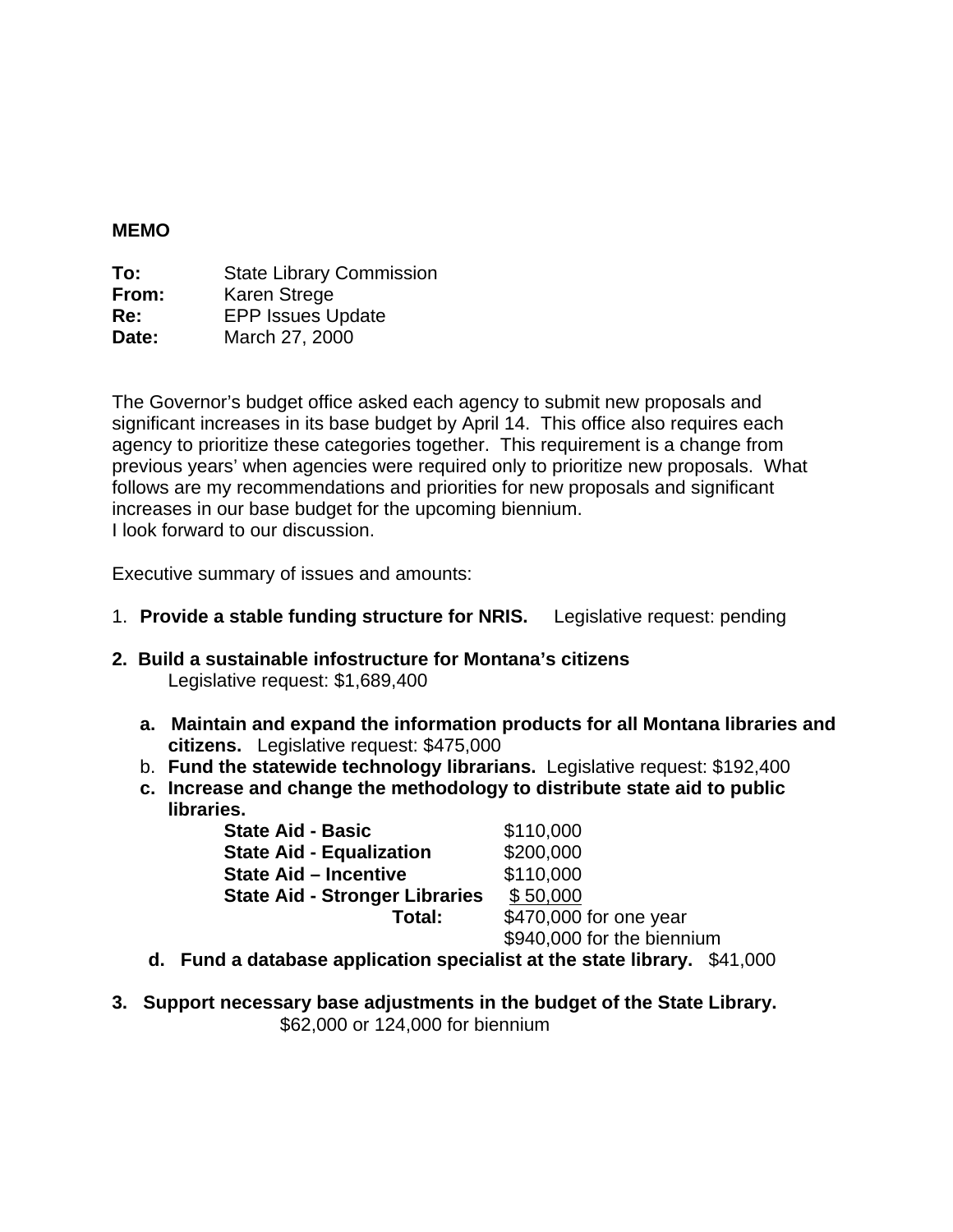### **1. Provide a stable funding structure for NRIS.**

For the past 15 years, the Natural Resources and Information System has collected, maintained, and distributed information about natural resources to state and federal agencies and the public. During these years, NRIS has earned a reputation as an innovator in providing useable, accurate, and current information to Montana citizens who make public policy decisions. NRIS has proven itself an essential program to the state.

However, NRIS's original funding structure has evolved into an management nightmare. Funded by the Resource Indemnity Trust (RIT) Fund, a small amount of General Fund, and contribution from source agencies, NRIS has become dependent on outside contracts to support many basic functions. In addition, the transfer of funds between NRIS and source agencies has become an accounting nightmare because each agency has different programmatic and fiscal requirements. This hodgepodge of funding creates a logistic nightmare and results in insecure and unstable funding. The state must recognize NRIS as an important, critical service and provide stable, secure funding.

Kris will meet with the Governor's office and the involved agencies on March 31 to develop this proposal more fully. The Commission will see the final proposal at the April meeting.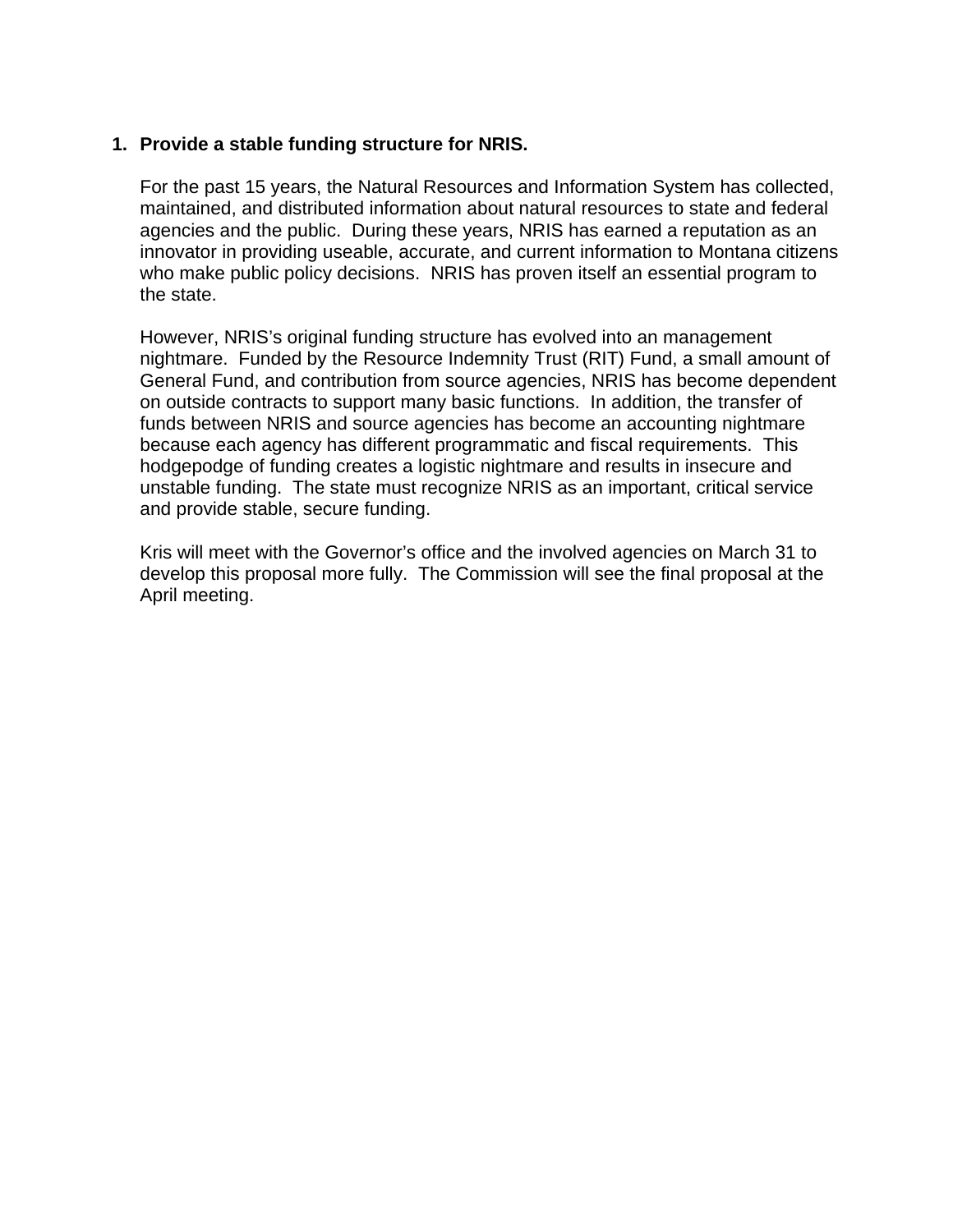## **2. Build a sustainable infostructure for Montana's citizens**

#### a. **Maintain and expand the information products for all Montana libraries and citizens.**

Program: The pilot project that allowed libraries to subscribe to an extensive magazine database was a great success. 681 Montana libraries participated in the project. In the six-month period between September 1999 and March 2000, the product received 180,854 total number of logins and the average session lasted 10.25 minutes. Users viewed 387,912 articles and retrieved 68,954 items. Citizens could access this information through their libraries or, in most cases, from their homes. Most Montana schools, public, and small academic libraries could not afford the expense of this product without the state's contribution.

The MSL Commission requests the Governor approve funding in the base budget of the State Library for a magazine database. The Commission also wishes to increase the funding in this project to purchase information products in the specialized areas of biography and legal resources.

The Commission believes that local libraries can absorb more of the costs of these projects. Therefore, the costs are as follows:

Costs:

| Local Libraries      | \$185,000 (a 61% increase)        |
|----------------------|-----------------------------------|
| State Library        | \$475,000 (a 19% increase)        |
| Total project costs: | \$660,000 (71% state & 29% local) |

#### **b. Fund the statewide technology librarians**

Since 1997, the Commission has approved the use of federal dollars to fund two positions at the state library. These technology librarians are based in Great Falls and Billings in order to travel more easily to offer libraries on-site assistance. In addition to helping librarians, library boards, and local communities with technology and library issues, the technology librarians assist in many more areas, such as collection development, administrative issues, and the practical aspects of library service. These positions have become critical to the improvement of Montana's libraries.

Unlike other states, the majority (82%) of Montana's public library directors do not have a professional degree in library science. Although all librarians need training to learn about technologies and tools, the needs of non-degreed librarians are more crucial because they lack the basic knowledge, skills, and abilities in library science.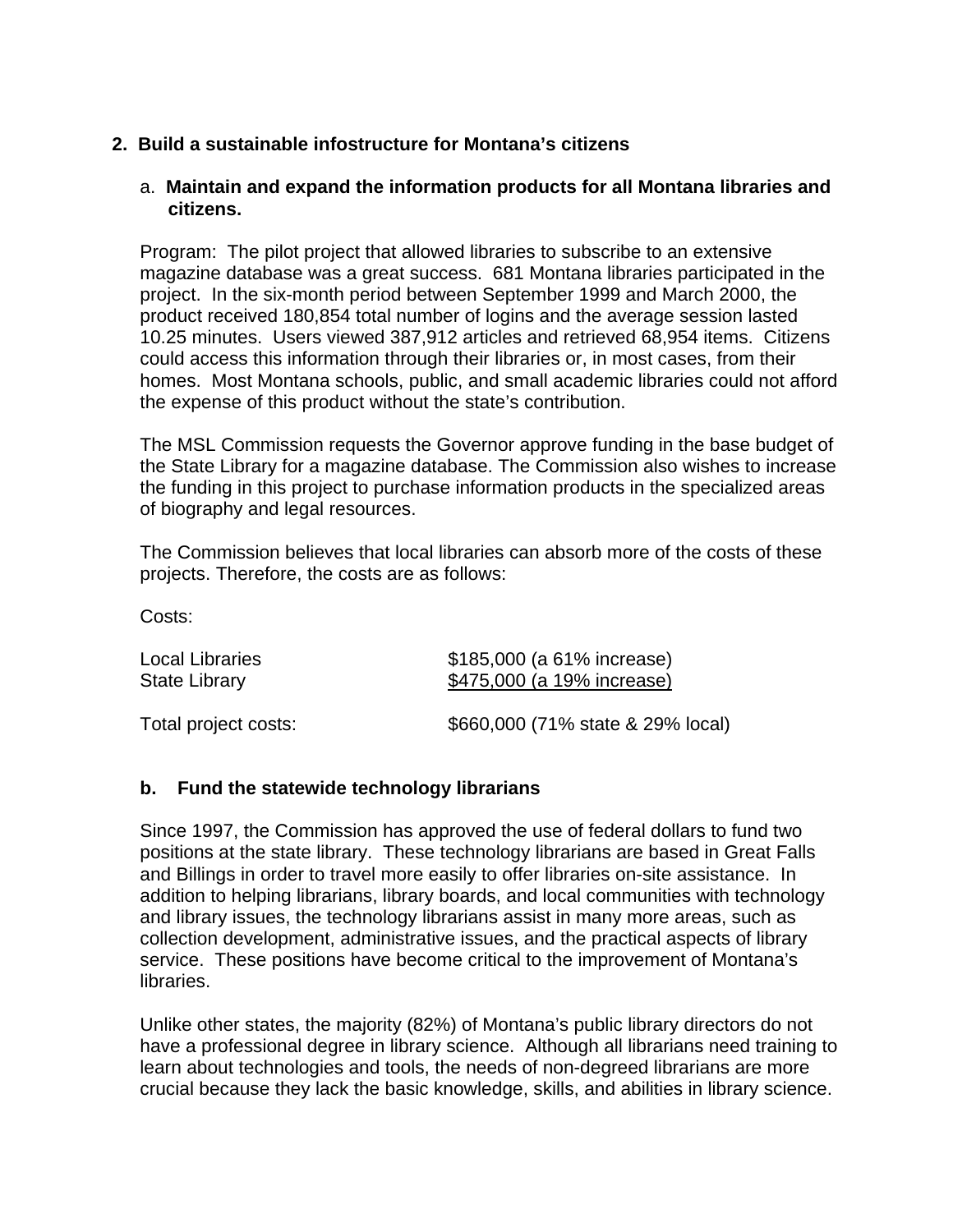The addition of electronic information technology resources to the menu of library services has made training issues even more complex as Montana librarians strive to provide these services to their communities.

The technology librarians are also responsible for projects that affect libraries and communities across the state. For example, the librarian based in Great Falls manages the state magazine database program, including administering the contract, resolving vendor problems, and troubleshooting the product for all participants in the state. The librarian based in Billings manages the E-Rate program for Montana. She attends pertinent meetings, advocates for the program in Montana, and assists librarians and trustees in applying for the discounts and administering the program.

In the last three years, the communities of Montana have come to depend on the librarians. From October 1997 to February 2000, the librarians made 152 site visits. The librarians also presented or arranged 32 continuing education workshops; 885 participants attended these workshops.

A recent survey of public library directors revealed that 80% of the respondents used the service on a regular basis and deemed the service very helpful. 72% of those responding said that they contacted the librarian more than 10 times in 1999 and 24% said they used the service from 4 to 10 times. When asked what effect would the cessation of the service have, 78% said that not having the service would be detrimental to library development.

Also illustrative of the need and success of this program are the narrative statements that respondents made.

- We cannot live without it.
- Being a small library CANNOT hire a separate person for tech support and technology issues.
- This position has been a tremendous help in this area.
- This essential service should be retained. The quality of library service in Montana has improved due to this service.
- Where else would we go for this info? I think that this funding change sounds like an effective use of state taxpayer money. I feel that this service is very important to use (small to midsize libraries to be able to implement technology and need help with decreasing the digital divide).
- I really don't know what our library would do without the backup supplied from these three individuals. Thank you so much for providing their services to us "little libraries" out here in the boonies.
- It is vital to small libraries.
- We have neither the expertise nor revenue to "hire" someone to do these tasks. We need these consultants to evolve successfully in the rapidly changing times of library development & growth.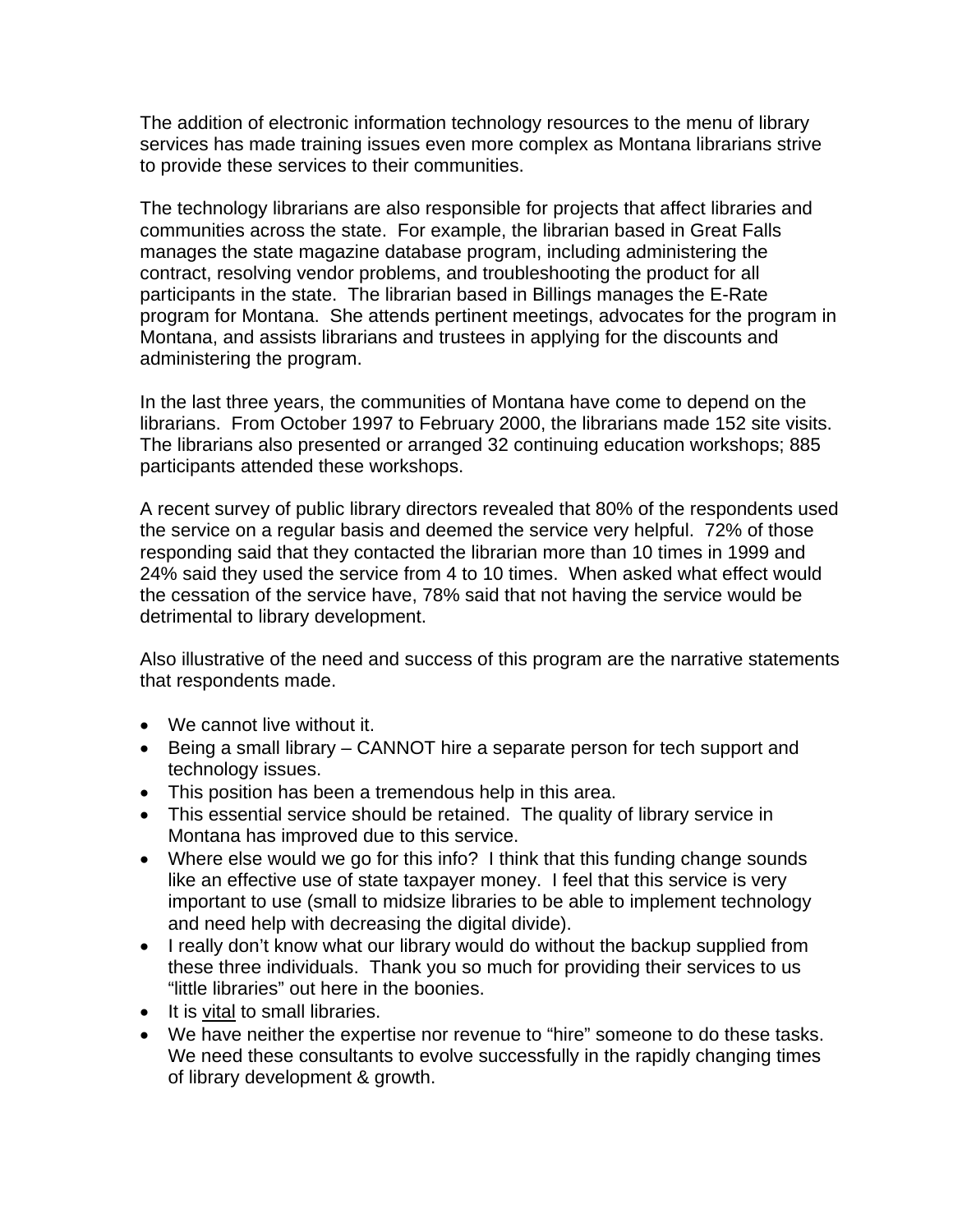- Because we are a small library with limited staff, education and experience, it is imperative that we have resources from the state to help us provide the service our patrons and deserves.
- Many of Montana's libraries do not have the resources to either hire a staff person with this skills or contract for this service. Providing these services centrally though the state not only saves funding but also promotes statewide initiatives and standards throughout the state.
- Having these consultant is a dream come true!

#### Costs:

These positions are classified as a Grade 15. Through the cooperation of the Great Falls and Parmly-Billings public libraries, the state library negotiated reasonable rent for these offices. Travel expenses are a necessary part of this budget request, as the librarians are required to travel extensively in their areas.

| <b>Personnel Costs</b> | \$82,000 |  |
|------------------------|----------|--|
| Travel:                | \$13,000 |  |
| Rent                   | \$1,200  |  |
| <b>Total Cost</b>      | \$96,200 |  |
|                        |          |  |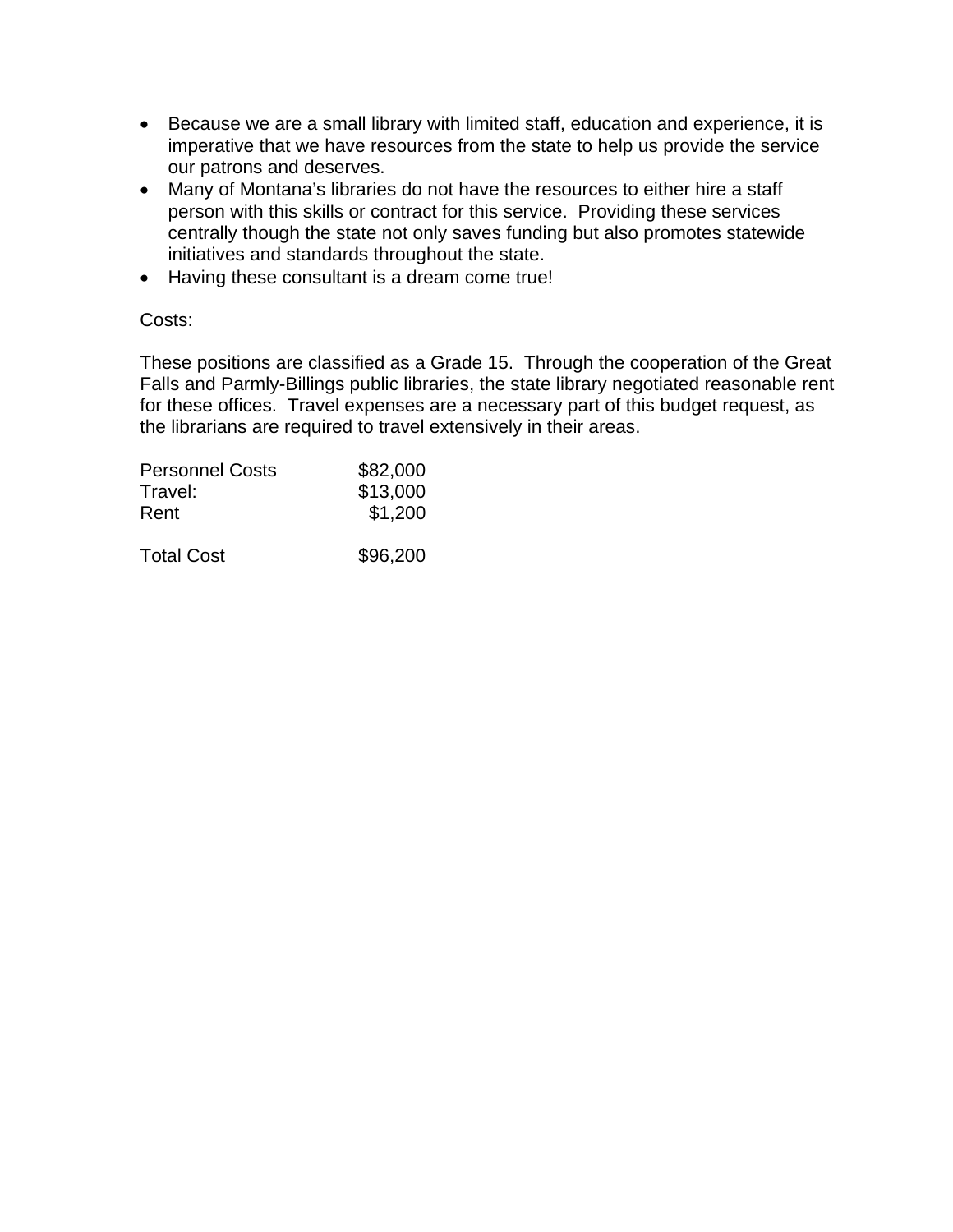### **c. Increase and change the methodology to distribute state aid to public libraries.**

Background: Montana's public libraries need state support to ensure that quality libraries serve all Montana citizens.

The goals of the new state aid program are:

- Raise the level of public library service in Montana by providing incentives for improvement
- Reduce inequities in access to information for Montana residents
- Ensure local discretion in the use of resources
- Supplement, not replace local funding

Program:

### **State Aid – Basic**

Each public library building in Montana will receive \$1,000. Total legislative request \$110,000.

# **State Aid – Equalization**

The state must help those communities without sufficient tax valuation to garner enough funds to support basic library service. This program is based on the average value of one mill in Montana. Communities that have property valuation above this average receive no state aid under this program. Communities under the average receive a proportional amount of state aid based on their distance from the average and their population.

The enclosed chart shows that Class A libraries received no funds. Class B libraries receive one dollar per capita. Class C libraries receive two dollars and so on. The chart is not complete and is provided only as an illustration. Independent city libraries without any legal agreement with the county to provide countywide library service do not receive equalization funding. Total legislative request \$200,000.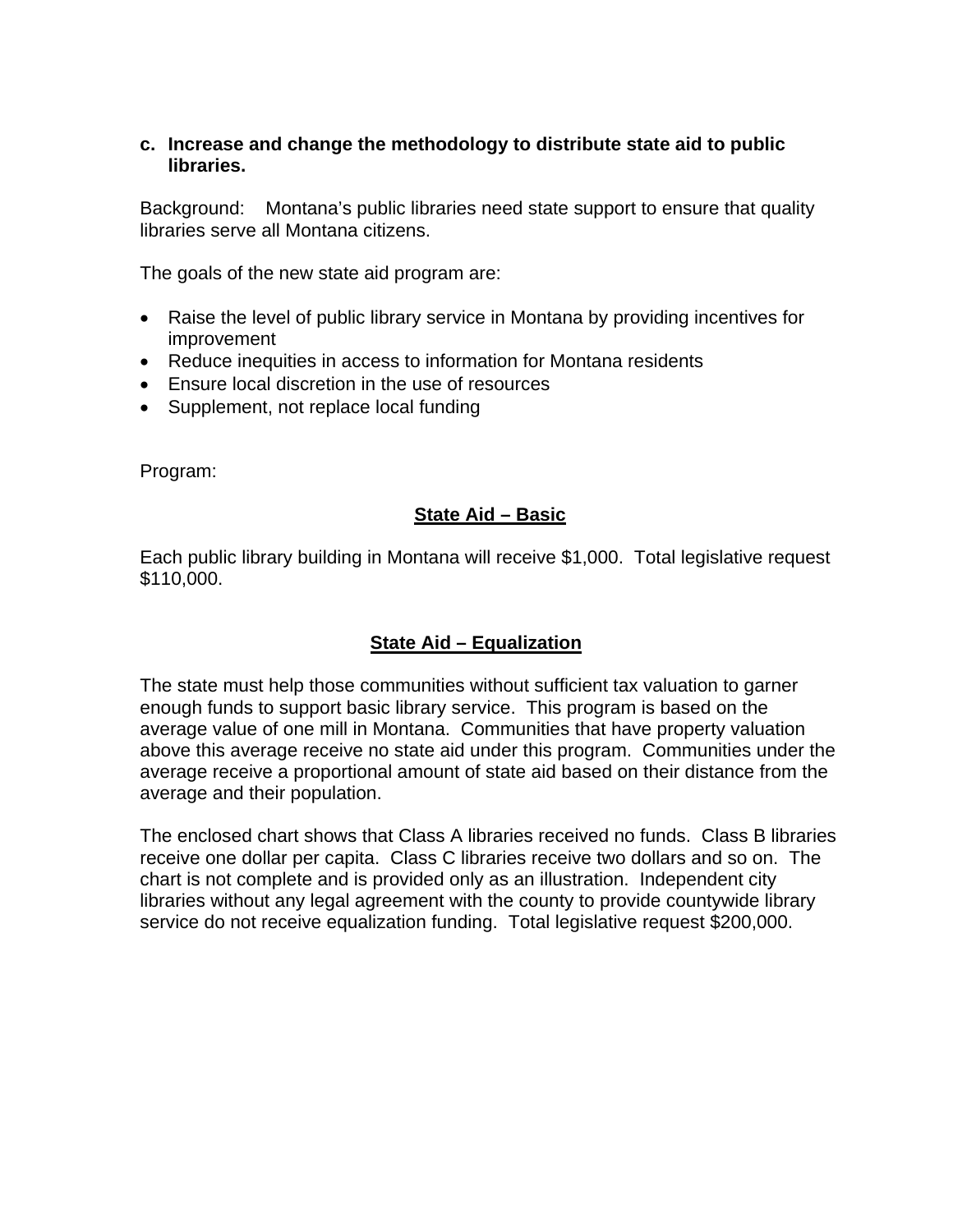## **State Aid – Incentive**

This program would reward libraries that meet two criteria. The first is that libraries must levy the maximum rate allowed by law. The second criterion is meeting a series of benchmarks that measure quality services. These benchmarks have not yet been developed.

The enclosed chart shows an incomplete snapshot of what this program would look like. As the Commission knows, many libraries are funded through the general fund. I used the following scheme to translate general fund support to a mill rate. Using the total valuation of a city or county, I figured out what one mill was worth in that jurisdiction. I then used the amount the library reported receiving from local tax funding. The final step was to divide this amount by the value of one mill and the product was an approximation of a levy rate.

The chart separates all libraries into types: school-community, district, city, citycounty, and county. Because each has a different maximum mill rate, an incentive program based on levy rate needs to determine what rate is the maximum for a library.

| Library type                              | Criteria                                    | Funding         |
|-------------------------------------------|---------------------------------------------|-----------------|
|                                           |                                             |                 |
| City                                      | $=$ > 7 mills                               | .25 per capita  |
| County                                    | $=$ > 5 mills                               | .25 per capita  |
| School community                          | $=$ > 7 or 5 (depending on legal structure) | .25 per capita  |
| <b>District Library</b>                   | $=$ > 7 or 5 (depending on legal structure) | .25 per capita  |
| <b>City-County Library</b>                | If city is $=$ > 7 mills AND                |                 |
| if county is $=$ > 5 mills then           |                                             | .125 per capita |
| If either city or county is $=$ > maximum |                                             |                 |
| rate then                                 |                                             | .125 per capita |

After doing this, I applied the following formula:

Approximate legislative request \$110,000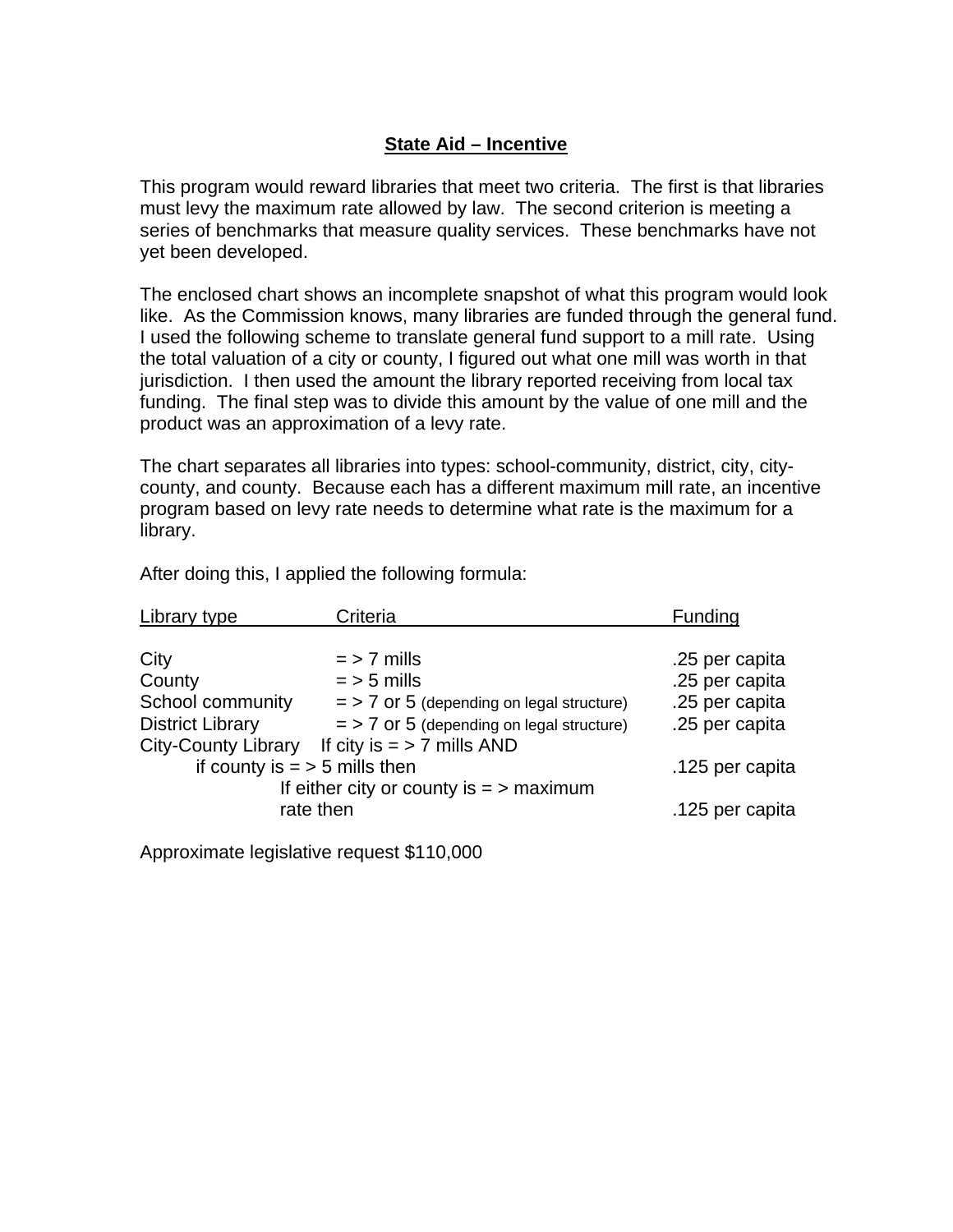# **State Aid – Stronger libraries**

The legislature would fund \$50,000 a year for the state library to grant funds for communities who wish to switch their libraries' legal structure to form county or district libraries. Any funds unappropriated by the state library would revert to the general fund. Total legislative request \$50,000.

#### Total Legislative Request for State Aid

| <b>Basic State Aid</b><br>Equalization<br>Incentive<br><b>Strong libraries</b> | \$110,000<br>\$200,000<br>\$110,000<br>\$50,000                                                          |
|--------------------------------------------------------------------------------|----------------------------------------------------------------------------------------------------------|
| Total                                                                          | \$470,000 for one year<br>\$940,000 for the biennium or approximately \$1.00<br>for each Montana citizen |
| Current total funding<br>for the biennium for<br>per capita per square mile    | \$231,000                                                                                                |
| <b>Total Increase</b>                                                          | \$709,000                                                                                                |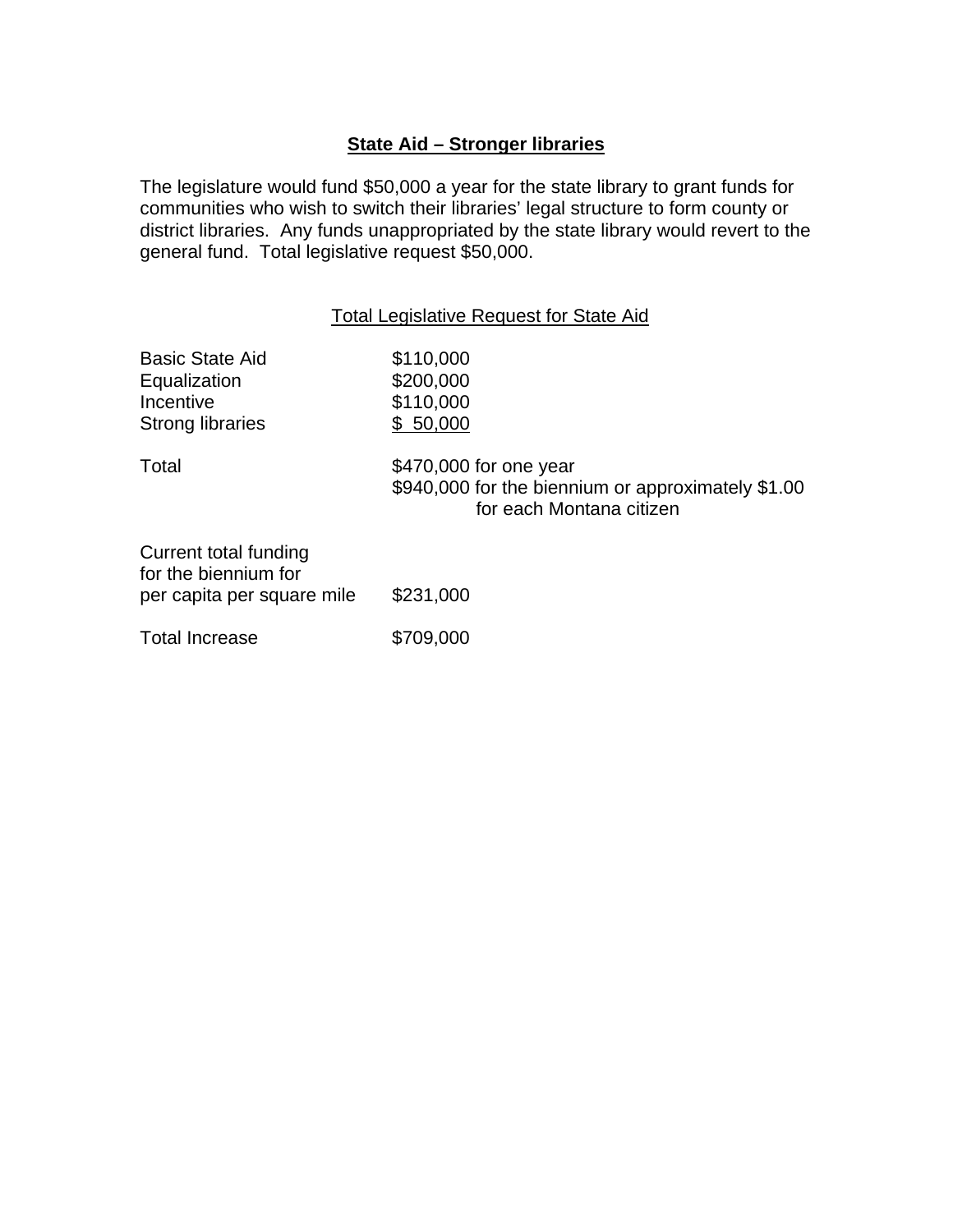# **d. Fund a database application specialist at the state library.**

As all departments in Program One of the State Library evolve into providing services through the internet, we need a staff member who is specially trained to design, maintain, and evaluate the agency's business processes on the web. State Library needs are agency-specific and cannot be met by general, user-support services from ISD.

Our clients need the following electronic services from the State Library.

Talking Book Library

- ♦ Interactive registration forms for clients
- ♦ Dynamic catalogs of holdings
- ♦ Electronic request forms & messaging services

### Library Development Department

- ♦ Interactive registration forms for workshops & events
- ♦ Dynamic calendar of continuing education workshops
- ♦ Interactive library directory
- ♦ Interactive library statistics database

#### Library and Information Services

- ♦ Interactive registration forms for clients
- ♦ Dynamic catalogs of holdings
- ♦ Electronic request forms

Costs: \$41,000 annually.